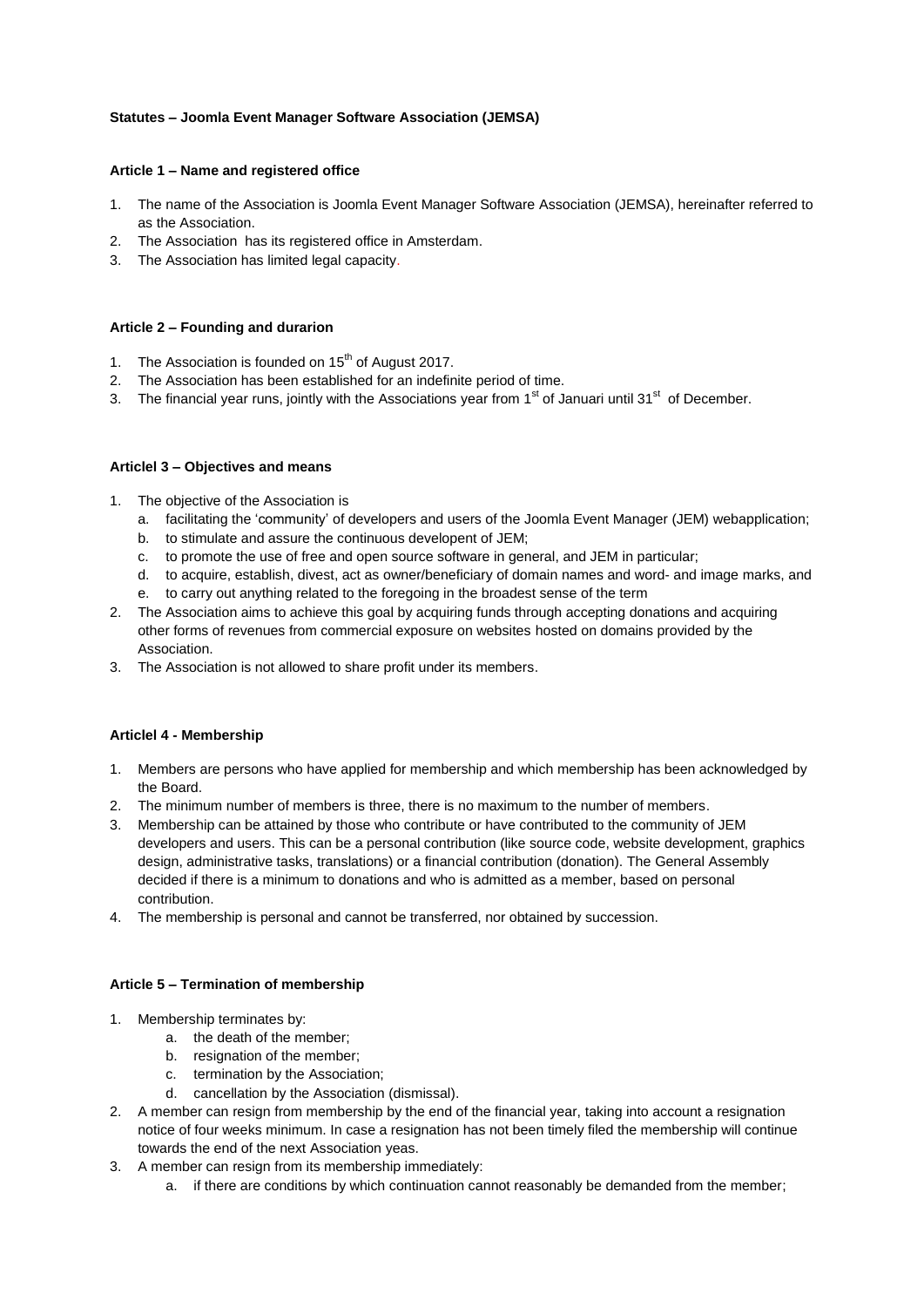- b. within a month after a member has been given notice on a decision to convert the Association into another type of legal entity or to merge with another legal entity;
- 4. The Association can terminate the membership:
	- a. if a member has ceased to meet the conditions that at that moment are required by the statutes of the Association;
	- b. if there are conditions by which continuation cannot reasonably be demanded from the member;
- 5. Termination by the Association is effected through the Board. Cancellation (dismission) by the Association is effected through the Board. Immediate removal from membership can only be effected if a member violates the statutes and/or by-laws or decisions by the Association, or if the member damages the Association's interest in an unreasonable manner.

Such removal is decided on by the Board, giving notice of such as soon as possible including the reasons. The member affected by such decision, may appeal to the General Assembly. During the term of appeal and failing a decision on the appeal, the member remains suspended. A suspended member has no right to vote.

## **Article 7 – The Board**

- 1. The Board of the Association shall at least consist of three members, who appoint from among themselves a chairman, secretary and treasurer. A Board member can be appointed to more than one of the functions aforementioned.
- 2. The Board members shall be appointed by the General Assembly and shall be members of the Association.

### **Article 8 – Assignment and resignation of Board members**

- 1. The term of any appointed Board member amounts three years, where a year is defined as the period between two consecutive annual General Assemblies. Appointed members resign according to a roster to be maintained by the Board. A resigning Board member may be re-appointed immediately. The Board member that has been assigned to replace a Board member in an intermediate term takes the place of its predecessor in the roster.
- 2. Board members can be suspended or dismissed by the General Assembly at any time, stating the reasons for this, and provided this is supported by a two third majority vote, blanks and abstentions not taken into account.

A suspension automatically terminates when the General Assembly has not decided upon a dismissal within three months.

- 3. The Board membership also ends:
	- a. if the Board member's membership of the Association ends;
	- b. by resignation of the Board member.

### **Article 9 – Duties and mandate of the Board**

- 1. The Board manages the Association.
- 2. The Board represents the Association.
- 3. A decision to enter an agreement regarding goods or services, either concerning the acquisition, divestment or bail thereof, as well as a decision to enter an agreement by which the Association is committing itself as bail, obligor either directly or indirectly, is only allowed after prior agreement of the General Assembly. Prior agreement of the General Assembly is not needed if the Assembly has given a financial mandate to the Board on beforehand, and this mandate is will not be exceeded with the proposed acquisition or obligation.
- 4. In case the number of Board members has dropped below the minimum of three, the Board keeps all of its assigned authorities. In such cases, the Board shall convoke a meeting of the General Assembly as soon as possible, with the vacancy(ies) being on the agenda

#### **Article 11 – General Assembly**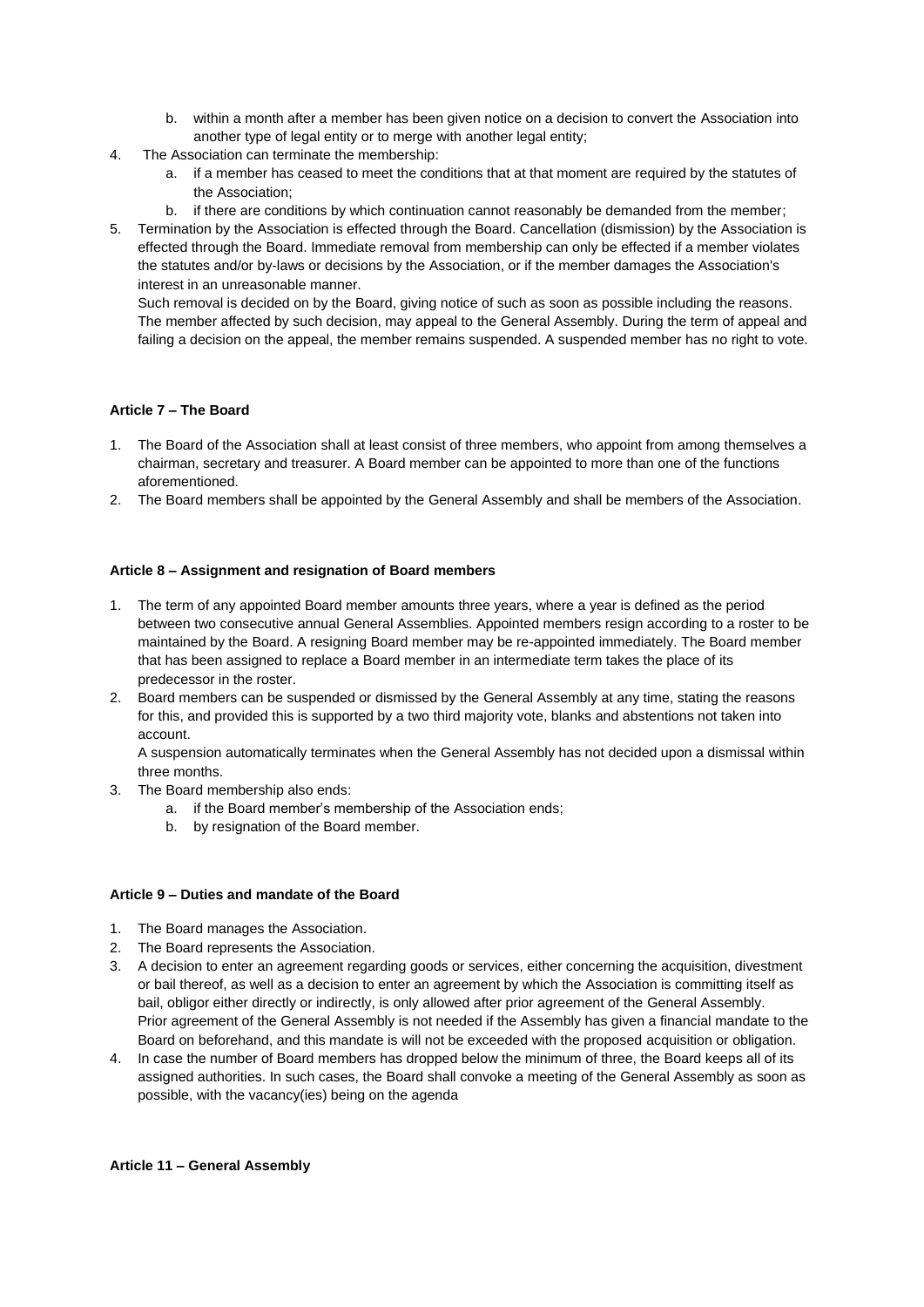- 1. The General Assembly is the highest formal body in the organization and holds all authorities that are not appointed to the Board by law or by these statutes.
- 2. The General Assembly is chaired by the chair of the Board. If the chair is not present, one of the other Board members, appointed as such by the General Assembly, will chair.
	- If none of the Board members are present, the General Assembly decides on the chair
- 3. The General Assembly will be held annually, taking place within 6 months after the end of the financial year. On the agenda of the yearly General Assembly the following items will be listed :
	- $-$  financial statement of the year ended
	- budget for the forthcoming financial year
	- discharge of the Board
	- composition of the Board for the forthcoming year
	- financial mandate of the Board
- 4. Other General Assembly meetings will be convoked by the Board as often as it judges this necessary or as is required by law. The convocation of the General Assembly shall be addressed in writing to all members having voting rights with at least 15 days notice. The convocation shall include the agenda.

# **Articlel 12 – Access and decision making process**

- 1. The General Assembly meetings shall be validly held by the use of any electronic means of communication, including IRC (Internet Relay Chat), VOIP, Video Conferencing, etc.
- 2. All members that have not been suspended are granted access to the General Assembly.
- 3. Every member, except a suspended member, has one vote at the General Assembly.
- 4. Each member can authorize another member to vote on behalf of the first mentioned member. A member can bring out three votes at most.
- 5. Provided the statutes or by-laws do not define otherwise, all decisions shall be taken by absolute majority of the votes expressed, excluding blank votes and/or abstentions. In the case of equal votes, the proposal will be regarded as voted down.

## **Article 14**

- 1. The chairman or by his absence the vice chaiman of the Board leads the General Assembly. If both the chairman and the vice chairman are absent, the Board will appoint a substitute. If a substitute has not been appointed, the General Assembly will decide on a chairman for the occasion.
- 2. Minutes are drawn up by the secretary. If the secretary is not present, the minutes will be drawn up by a person appointed by the chair of the meeting. Minutes shall be agreed by the subsequent General Assembly meeting.

## **Article 15 – Modification of statutes**

- 1. Modification of the statutes is only possible by a decision of the General Assembly. The meeting shall explicitly state the proposal of modification on the agenda. The minimum notice for convocation of such a General Assembly meeting is 30 days..
- 2. Those who convoke a meeting of the General Assembly to modify the statutes must present a copy of such proposal for modification for preview at an appropriate place, from at least 5 days prior to the Assembly meeting until 1 day after the meeting.
- 3. A modification of the statutes requires a decision by two third majority vote by a meeting of the General Assembly where at least two thirds of the members is present or represented. When there is no two thirds of the members present or represented, a second meeting will be convoked within a period of 4 weeks in which a decision can be made with a two thirds majority of the votes, regardless of the number of members present.
- 4. The Board members shall ensure that any modification is registered with the Chamber of Commerce.

#### **Article 16 – Termination and settlement**